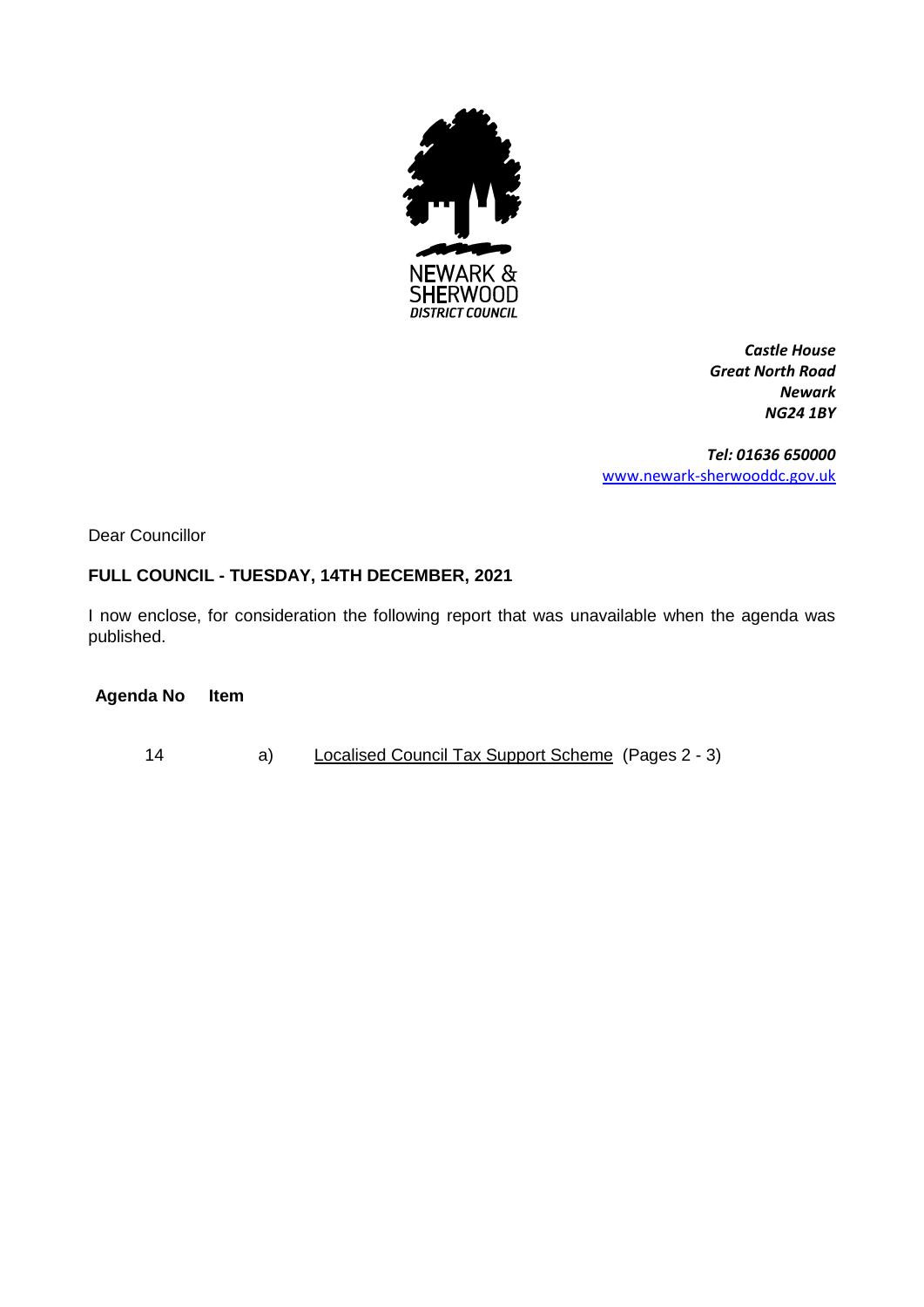## **COUNCIL MEETING – 14 DECEMBER 2021**

In accordance with Section 100(B)(4)(b) of the Local Government Act 1972, the Chairman has agreed to take this item as a late item of business in order to comply with Paragraph 5 of Schedule 1A of the Local Government Finance Act 1992 which requires the local authority to consider any revision to its scheme, or any replacement scheme, no later than 31 January 2022.

## **LOCALISED COUNCIL TAX SUPPORT SCHEME 2022/23**

## **1.0 Purpose of Report**

- 1.1 Paragraph 5 of Schedule 1A to the Local Government Finance Act 1992 requires the local authority to consider whether each financial year the scheme is to be revised or replaced. The authority must make any revision to its scheme, or any replacement scheme, no later than 31 January in the financial year preceding that for which the revision or replacement scheme is to have effect. Agenda Item 14a<br>
Trave that the charman has agreed<br>
Trave the Caracter are arguests the local<br>
rangraph 5 of Schedule 1A of<br>
ority to consider any revision<br>
022.<br>
Le Act 1992 requires the local<br>
replacement scheme, no late
- 1.2 This report asks Members to confirm the continuation of the current Localised Council Tax Support Scheme implemented 1 April 2013 for the 2022/23 financial year with minor changes – that is to seek approval to uprate the income and disregard criteria in accordance with the annual uprating amounts applied by the Department for Works and Pensions.
- 1.3 The annual uprating of the income and disregard criteria will demonstrate that the Council has continued to consider its obligations to vulnerable groups by maintaining the income disregards and premiums to protect families with children and claimants with disabilities.

### **2.0 Background Information**

- 2.1 As part of the 2012 Welfare Reform Act the national Council Tax Benefit scheme was abolished and in accordance with the Local Government Act 2013 local authorities were required to introduce Localised Council Tax Support schemes from 1 April 2013.
- 2.2 Government funding for the new schemes was reduced by approximately 10%, for Newark and Sherwood claimants this amounted to around £1m.
- 2.3 Support for Council Tax is now offered as reductions within the council tax system with claimants of state pension age receiving a discount of up to 100% thereby ensuring that they receive no reduction in support as a direct result of the reform.
- 2.4 Localisation provided local authorities with the flexibility to design Council Tax Support schemes for working age claimants taking into account the needs of vulnerable groups and the importance of supporting work incentives. Following a full consultation exercise, the Council agreed at their meeting of 29 January 2013 to adopt a scheme that:
	- a) Places a restriction of 80% of the maximum liability that Council Tax Support would cover.
	- b) Limits the maximum award of Council Tax Support to the equivalent of a council tax band A charge where this is lower than a) above.
	- c) No entitlement to Council Tax Support where claimants have in excess of £16,000 in capital.